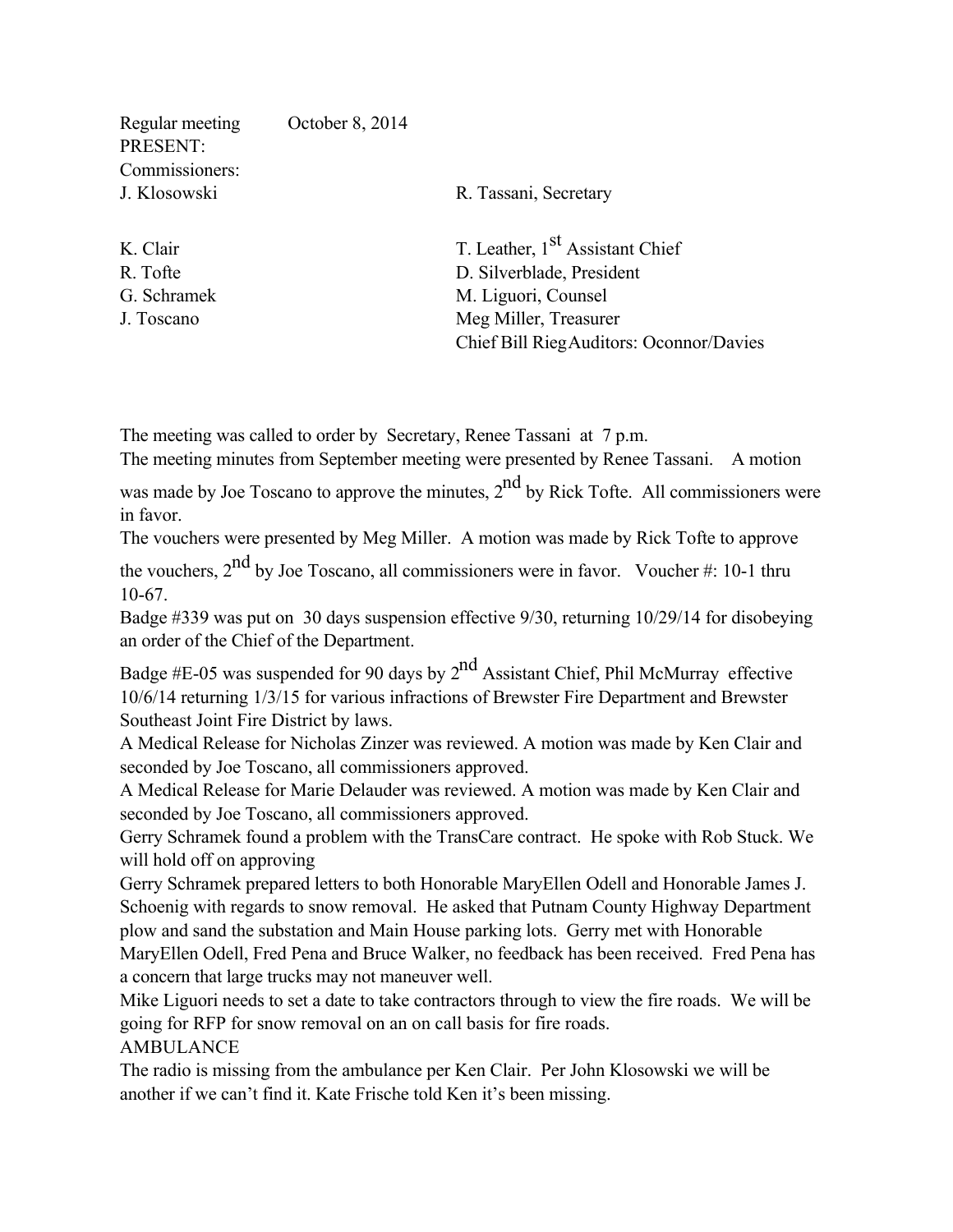#### BUILDINGS

Main Elevagtor is out of service, parts have been ordered (door is not a stock item), total: \$12,805. The problem is that ice is collecting at doorframe causing rust. Tom Leather suggested pitching it to prevent further damage.A motion was made by Ken Clair and seconded by Joe Toscano to approve service, all commissioners were in favor. The phone in the elevator needs to be fixed. Tom Leather offered to do this.

## FIRE/EMS EQUIPMENT

Turnout Gear: Mo sent equipment out to be repaired. Total cost: \$1300 for 12 pieces

## FIRE ROADS

Rick Tofte cleared/taken care of with Simons Auto. We are waiting on a price of a dry hydrant from Loumark Plumbing.

Signs to get out on Fire Roads. Kenny Clair gave a price of \$64 per piece (Diamondback) and \$44 per piece (High Density), the 12x18 sign would cost \$45 each

Kenny Clair spoke about Fire Prevention open house being this weekend. Ken will show Meg about pulling recruiting, may do another fundraiser in another 2 years for a trailor.

## INSTALLATION DINNER

Gerry Schramek spoke about the Installation Dinner at Villa Barone, cost is the same,same menu and music. Function will go from 6:30-11 p.m.

LOSAP: Friday p.m. conference call with Mike Liguori, Rick Tofte to find out if there are any problems regarding the 2 Tier Program.

#### OSHA MANDATES

Bailout signup sheets on board. Ken will look into Department Physician.

#### VEHICLE MAINTENANCE

| $11 - 1 - 1$ | Beginning Mileage: 82, 164                            | Ending Mileage: 83,600   |  |
|--------------|-------------------------------------------------------|--------------------------|--|
|              | Replaced engine oil                                   |                          |  |
| $11 - 8 - 3$ | Beginning Mileage: 101,238                            | Ending Mileasge: 102,688 |  |
|              | Rear Wiper Broke, parking brake needed a part         |                          |  |
| $11 - 1 - 3$ | Beginning Mileage: 80,233                             | Ending Mileage: 81,104   |  |
|              | 4 tires, brakes, motor mount, throttle, oil change    |                          |  |
| $11 - 5 - 1$ | Outrigger is leaking.                                 |                          |  |
| $11 - 2 - 4$ | Drafting problem, looks ok now, speedometer replaced. |                          |  |
| $11 - 2 - 5$ | Waiting on rollup door.                               |                          |  |

11-2-4 Water guage replaced

# CHIEFS REPORT

Pulse check seminar: all went